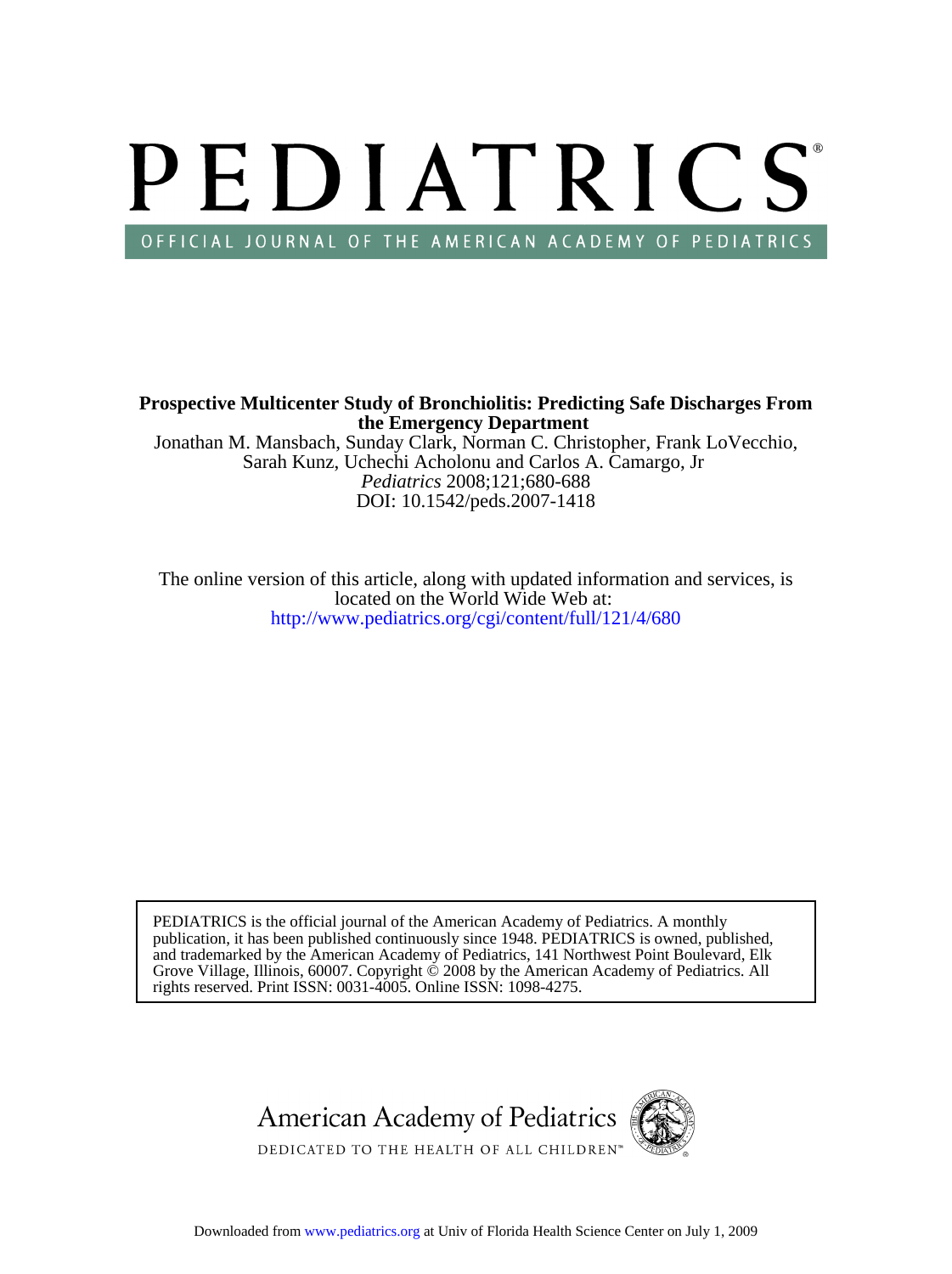# **Prospective Multicenter Study of Bronchiolitis: Predicting Safe Discharges From the Emergency Department**

# Jonathan M. Mansbach, MDª, Sunday Clark, MPH, ScD<sup>b</sup>, Norman C. Christopher, MD<sup>c</sup>, Frank LoVecchio, DOª, Sarah Kunz, BS<sup>b</sup>, Uchechi Acholonu, BS<sup>b</sup>, Carlos A. Camargo, Jr, MD, DrPH<sup>b</sup>

aDepartment of Medicine, Children's Hospital Boston, and <sup>b</sup>Department of Emergency Medicine, Massachusetts General Hospital, Harvard Medical School, Boston, Massachusetts; <sup>c</sup>Department of Medicine, Akron Children's Hospital, Akron, Ohio; <sup>d</sup>Department of Emergency Medicine, Maricopa Medical Center, Phoenix, Arizona

Financial Disclosure: Dr Mansbach has received investigator-initiated grants from Astra Zeneca and Merck, and MedImmune. Dr Camargo has received investigator-initiated grants from Astra Zeneca, Merck, GlaxoSmithKline, and MedImmune.

**What This Study Adds**

# **What's Known on This Subject**

Bronchiolitis is the leading cause of hospitalization for infants. Nonetheless, there is variability in the disposition and care of children with bronchiolitis. Clinicians must differentiate children who need to be hospitalized from those children who could be safely discharged home.

Few studies have investigated the low-risk end of the bronchiolitis severity spectrum. This large multicenter study of children presenting to the ED with bronchiolitis identified several factors associated with safe discharge, including cutpoints for respiratory rate and oxygen saturation.

# **ABSTRACT**

OBJECTIVE. Bronchiolitis is the leading cause of hospitalization for infants. Our objective was to identify factors associated with safe discharge to home from the emergency department.

METHODS. We conducted a prospective cohort study during 2 consecutive bronchiolitis seasons, from 2004 to 2006. Thirty US emergency departments contributed data. All patients were  $\leq$  years of age and had a final emergency department attending physician diagnosis of bronchiolitis. Using multivariate logistic regression, a low-risk model was developed with a random half of the data and then validated with the other half.

RESULTS. Of 1456 enrolled patients, 837 (57%) were discharged home from the emergency department. The following factors predicted safe discharge to home: age of  $\geq 2$ months, no history of intubation, a history of eczema, age-specific respiratory rates  $( $45$  breaths per minute for 0–1.9 months,  $$43$  breaths per minute for 2–5.9$$ months, and 40 breaths per minute for 6 –23.9 months), no/mild retractions, initial oxygen saturation of  $\geq$ 94%, fewer albuterol or epinephrine treatments in the first hour, and adequate oral intake. The importance of each factor varied slightly according to age, but the comprehensive model (developed and validated for all children  $\leq$ 2 years of age) yielded an area under the receiver operating characteristic curve of 0.81, with a good fit of the data.

### www.pediatrics.org/cgi/doi/10.1542/ peds.2007-1418

doi:10.1542/peds.2007-1418

#### **Key Words**

bronchiolitis, discharge, emergency department, risk factors, guideline

#### **Abbreviations**

ED— emergency department CI— confidence interval RSV—respiratory syncytial virus

Accepted for publication Aug 29, 2007

Address correspondence to Jonathan M. Mansbach, MD, Children's Hospital Boston, Main Clinical Building 9 South, 9157, Boston, MA 02115. E-mail: jonathan.mansbach@ childrens.harvard.edu

PEDIATRICS (ISSN Numbers: Print, 0031-4005; Online, 1098-4275). Copyright © 2008 by the American Academy of Pediatrics

CONCLUSIONS. This large multicenter study of children presenting to the emergency department with bronchiolitis identified several factors associated with safe discharge, including cut points for respiratory rate and oxygen saturation. Although the low-risk model requires further study, we believe that it will assist clinicians evaluating children with bronchiolitis and may help reduce some unnecessary hospitalizations.

B RONCHIOLITIS IS THE leading cause of hospitalization for infants,<sup>1,2</sup> and hospitalization rates increased 2.4-fold<br>from 1980 to 1996.<sup>1</sup> When children with bronchiolitis are admitted to the hospital, it is not for speci but rather for supportive care and monitoring of respiratory functioning.<sup>3</sup> Although most children with bronchiolitis have a mild course, some children have severe outcomes and are admitted to an ICU, are intubated, or die.<sup>4-7</sup> One of the key roles for clinicians is to differentiate children who need to be hospitalized for supportive care from children who could be safely discharged to home.

The disposition decision is clear for certain patients, but the difficulty and uncertainty of determining the appropriate level of supportive care is documented by the variability in the disposition and care of children with bronchiolitis.8,9 Admission rates for infants with bronchiolitis are significantly different between pediatric and general emergency departments  $(EDs)^{10}$  and even among pediatric ED attending physicians.<sup>11</sup> Moreover, one study documented that, among 10 hospitals, the thresholds for PICU admission and intubation varied widely.5

Researchers have analyzed historical, clinical, and laboratory data from children with respiratory syncytial virus (RSV) lower respiratory tract infection to understand the relative effects of these variables on a child's severity of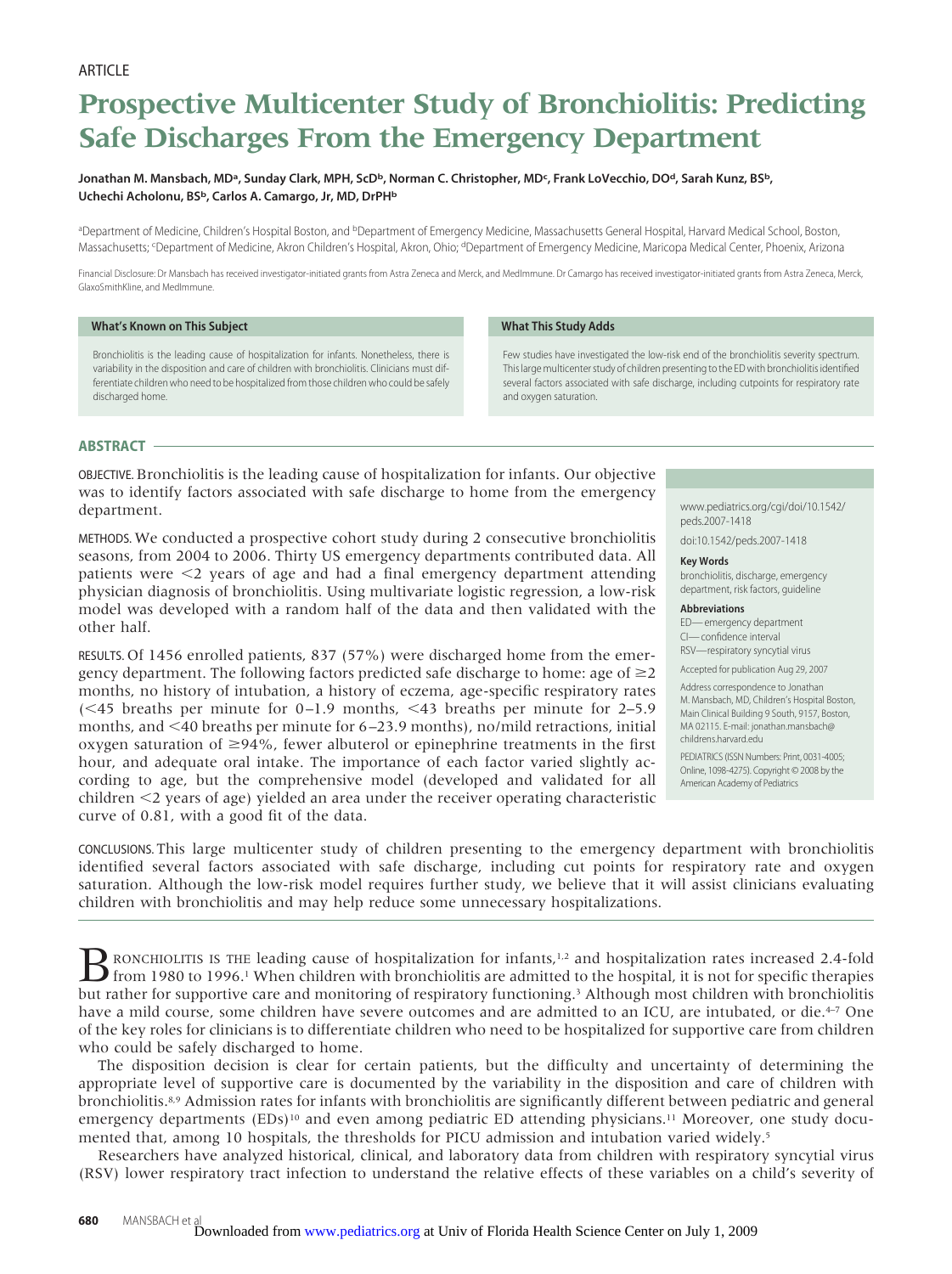illness, $4,12$  monthly risk of hospitalization, $13$  or bronchiolitis-associated deaths.6,7 These studies provide clinicians with some data to help determine which children with bronchiolitis may have a severe outcome; children, however, who have bronchiolitis of mild-to-moderate severity may be admitted to the hospital for observation because clinicians do not want to discharge to home children who may experience unanticipated clinical deterioration.

Few studies have investigated prediction rules for the low-risk end of the bronchiolitis severity spectrum, either predictors of safe discharges to home or predictors of unnecessary hospitalizations (ie, admitted infants who ultimately do not require a hospital level of care). One single-center study classified cases of bronchiolitis in children presenting to an ED as mild or severe<sup>14</sup> but did not address specifically safe discharges to home. If low-risk children could safely avoid unnecessary hospitalizations, then such children would avoid risks of medical errors,15 being exposed to other infectious diseases in the hospital, and unnecessarily exposing other hospitalized children to their infectious respiratory pathogens.16,17 Evidence-based discharge decisions also might decrease the more than \$500 million now spent on bronchiolitis hospitalizations each year.18

Therefore, we conducted a prospective, multicenter, observational study of almost 1500 children  $\leq$  years of age who presented to the ED with bronchiolitis. Our objective was to identify factors associated with safe discharge to home from the ED and then to develop a comprehensive low-risk model for children with bronchiolitis.

# **METHODS**

# **Study Design**

We conducted a prospective cohort study during the 2004 to 2006 winter seasons, as part of the Multicenter Airway Research Collaboration. The Multicenter Airway Research Collaboration is a division of the Emergency Medicine Network (www.emnet-usa.org). Using a standard protocol, investigators at 30 EDs in 14 US states provided 18- to 24-hour/day coverage for a median of 2 weeks from December to March, to coincide with large numbers of bronchiolitis visits. All patients were treated at the discretion of the treating physician. Inclusion criteria were an attending physician diagnosis of bronchiolitis, age of  $\leq$  years, and the ability of the parent/guardian to give informed consent. As defined by the American Academy of Pediatrics in its 2006 position statement, children with bronchiolitis typically have "rhinitis, tachypnea, wheezing, cough, crackles, use of accessory muscles, and/or nasal flaring."3 We applied (retrospectively) the American Academy of Pediatrics definition to the children in this cohort, and 98% satisfied this definition. The only exclusion criterion was previous enrollment. The institutional review board at each of the 30 participating hospitals approved the study, and informed consent was obtained for all participants.

# **Data Collection**

The ED interview assessed patients' demographic characteristics, medical and environmental history, details of the acute illness (including medications used during the week leading up to the ED visit), and duration of symptoms. Median household income was estimated by using patients' home zip codes.19 Children were considered to be premature if they were born at  $\leq$ 35 weeks of gestation. ED chart review provided clinical data, including respiratory rate at triage, clinical assessment of degree of retractions (collapsed for analysis into none/mild versus moderate/severe), oxygen saturation, management, and disposition. Follow-up data regarding relapse were collected in a telephone interview 2 weeks after the ED visit. For purposes of the current analysis, the outcome of interest was discharge to home after an ED visit for bronchiolitis. A relapse event was defined as any urgent visit to an ED or clinic because of worsening of bronchiolitis during the 2-week follow-up period. To examine the reproducibility of the relapse classification, 2 authors (Drs Mansbach and Camargo) independently reviewed the 2-week follow-up data for 100 randomly sampled cases ( $\kappa = 0.98$ ).

All forms were reviewed by site principal investigators (physicians) before submission to the Emergency Medicine Network coordinating center in Boston. At the coordinating center, the data were further reviewed by trained personnel and underwent double data entry.

# **Statistical Analyses**

All analyses were performed by using Stata 9.0 (Stata Corp, College Station, TX). Data are presented as proportions (with 95% confidence intervals [CIs]), means (with SDs), or medians (with interquartile ranges). The association of factors was examined by using  $\chi^2$  tests, Student's *t* tests, and Kruskal-Wallis rank tests, as appropriate. All *P* values are 2-tailed, with  $P < .05$  being considered statistically significant.

Multivariate logistic regression was used to evaluate the association between the candidate predictors and the discharge decision. The 1456 enrolled patients were assigned randomly to 1 of 2 data sets (a derivation data set and a validation data set). Factors associated with discharge in univariate analyses were assessed for inclusion in the multivariate model if they were associated with the outcome at  $P \leq 0.20$ . The following factors were also included because of their potential clinical significance: gender, race, parental history of asthma, ED visit during the week before the index ED visit, and duration of symptoms. Continuous variables were assessed for linearity. Factors that did not show a linear relationship with ED disposition were further evaluated in quintiles, to assess where the factor should be categorized. On the basis of this process, oxygen saturation was dichotomized at 94% when included in the multivariate model. Age-specific normal values for respiratory rate were assigned as follows: 0 to 1.9 months, 45 breaths per minute; 2 to 5.9 months, 43 breaths per minute; 6 to 23.9 months, 40 breaths per minute.20–22 When oxygen saturation was evaluated in the multivariate model, both lowest oxygen saturation and triage oxygen saturation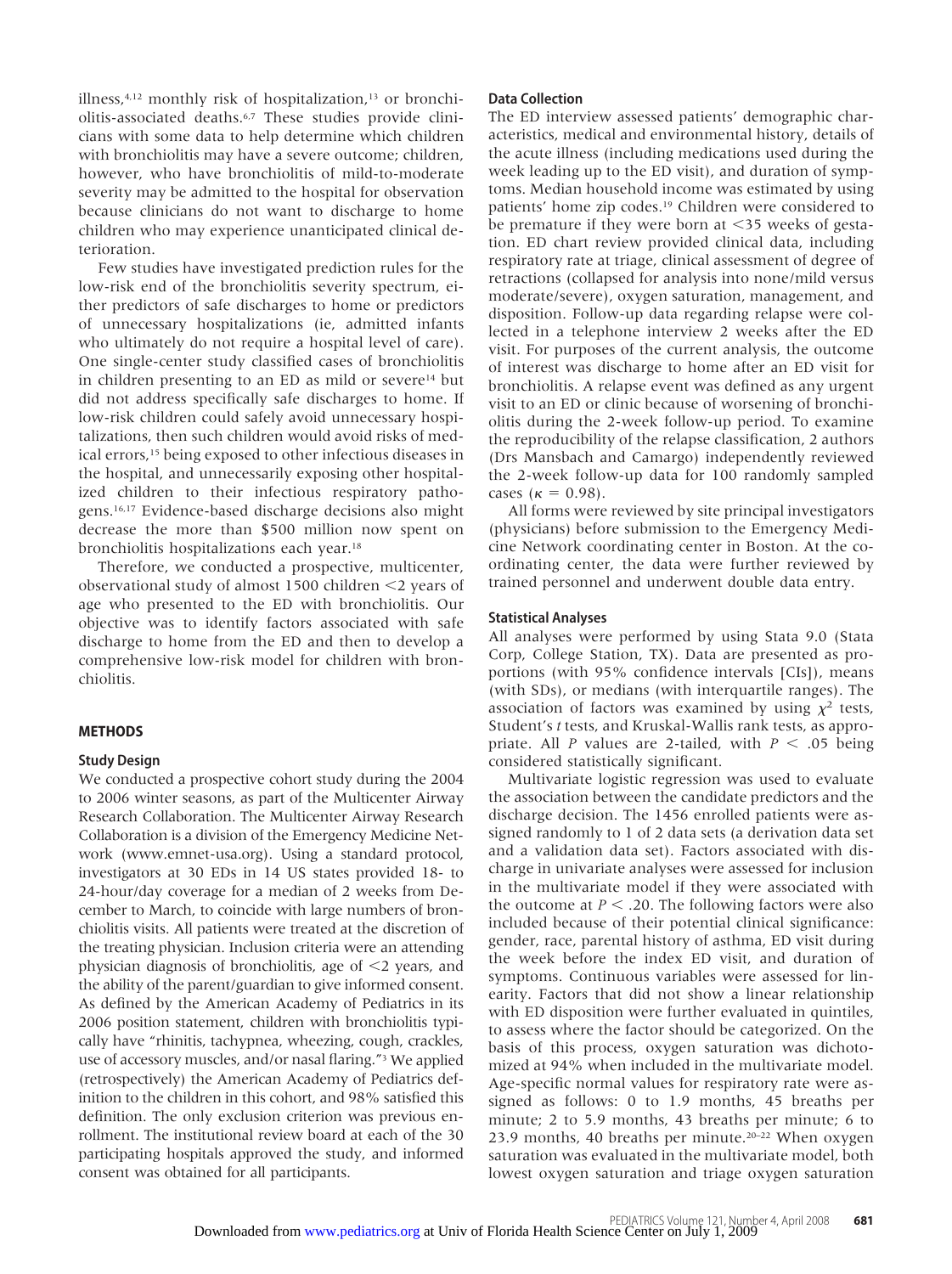were examined; they were found to be similarly predictive of ED disposition (data not shown). Concomitant medical disorders, being born premature, and having a history of eczema were evaluated for interactions in the final model. The final model is presented for the 1012 children with complete data on all factors in the model. Creating dummy variables for missing responses and including them in the multivariate model to include children with complete data and those with missing data yielded similar results; therefore, we present the model for children with complete data. Results are presented as odds ratios with 95% CIs.

Finally, we performed 3 sensitivity analyses to address ambiguities in the clinical definition of bronchiolitis, that is, (1) restricting the sample to the 98% of children who met the American Academy of Pediatrics definition,<sup>3</sup> (2) restricting the sample to the  $82\%$  of children  $\leq 1$  year of age, and (3) restricting the sample to the 92% of children without a previous diagnosis of reactive airways disease. These analyses excluded 33, 269, and 120 children, respectively. The final model did not differ materially from the overall study results for any of these 3 clinical subgroups (data not shown).

# **RESULTS**

# **Study Group**

Of 2129 eligible children presenting to the ED with bronchiolitis, 1459 (68%) were enrolled. Among eligible children not enrolled in the study, 89% were missed by the site personnel and 11% were missed for other reasons, including refusal to participate. Two patients who left against medical advice and 1 patient who did not have disposition recorded as part of the ED record or in administrative records were excluded from analysis. Of 1456 analyzed patients, 837 (57%; 95% CI: 55%– 60%) were discharged to home. The remaining 619 children were admitted to an observation unit  $(n = 96; 7\%)$ , regular ward ( $n = 479$ ; 33%), or ICU ( $n = 44$ ; 3%).

# **Enrolled Versus Nonenrolled**

Enrolled and nonenrolled children were similar with respect to demographic factors, with no significant differences in terms of age, gender, or race/ethnicity (all  $P > .10$ ). Enrolled children were more likely to have a history of wheezing  $(30\% \text{ vs } 23\%; P = .001)$  and a history of eczema (18% vs 5%;  $P < .001$ ), and they also had a slightly lower mean initial respiratory rate (47 breaths per minute vs 45 breaths per minute;  $P = .002$ ). Although enrolled children were more likely to be admitted (43% vs  $28\%$ ;  $P \leq .001$ ), they did not differ from nonenrolled children with respect to other medical history factors, ED presentation, or clinical management (data not shown).

# **Derivation and Validation Models**

In the derivation data set, significant predictors of being sent home from the ED were age of  $\geq 2$  months, no history of intubation, history of eczema, respiratory rate less than normal for age, no/mild retractions, initial oxygen saturation of  $\geq$ 94%, fewer albuterol or epinephrine treatments in first hour, and adequate oral intake. Gender, race/ethnicity, parent history of asthma, ED visit during the past week, and duration of symptoms were included in the model because of their potential clinical significance. The area under the receiver operating characteristic curve for the multivariate model in the derivation data set was 0.84, with a Hosmer-Lemeshow test statistic of 14.03 (8  $df$ ;  $P = .08$ ). The same factors were found to be significant when the derivation results were applied to the validation data set. The model also performed well in the validation data set. The area under the receiver operating characteristic curve for the multivariate model in the validation data set was 0.78, with a Hosmer-Lemeshow test statistic of 6.40 (8  $df$ ;  $P = .60$ ). Because the multivariate model performed well in both the derivation and validation data sets, we present the results hereafter for the entire cohort ( $n = 1456$ ).

# **Demographic Factors**

The children's demographic characteristics are shown in Table 1. Discharged children were older than those who were admitted and were more likely to be of nonwhite race/ethnicity. The 2 groups did not differ with respect to gender, median household income, insurance status, or primary care provider status.

# **Medical History**

Medical history also is shown in Table 1. Children who were discharged were less likely to have any concomitant medical disorder. Looking at specific concomitant medical disorders (including asthma, seizure disorder, spastic diplegia/quadriplegia, chronic lung disease, immunodeficiency, reflux, and congenital heart disease), we found that children with congenital heart disease were less likely to be discharged  $(0.8\% \text{ vs } 3\%; P = .002)$ .

Table 1 also shows that discharged children were more likely to weigh  $\geq$  5 lb at birth, to be born  $>$ 35 weeks of gestation, and to have a history of wheezing, eczema, and a family history of asthma. Previous hospitalization was not associated with a child's discharge, but children who had never been intubated were more likely to be discharged. Medication use during the week leading up to the ED visit also differed between the groups; discharged children were less likely to use inhaled or systemic corticosteroids during the week leading up to the ED visit. Discharged children also had fewer primary care provider and ED visits during the week leading up to the index ED visit.

# **ED Presentation and Course**

ED presentation and course are shown in Table 2. Discharged children were more likely to have symptoms for  $>7$  days before presenting to the ED. At triage, discharged children, as expected, had a lower initial respiratory rate, were more likely to have no or mild retractions and higher initial oxygen saturation, and were less likely to have the presence of a cough in the ED. However, the 2 groups did not differ with respect to the presence of wheezing. During the ED stay, discharged children continued to have higher oxygen saturations,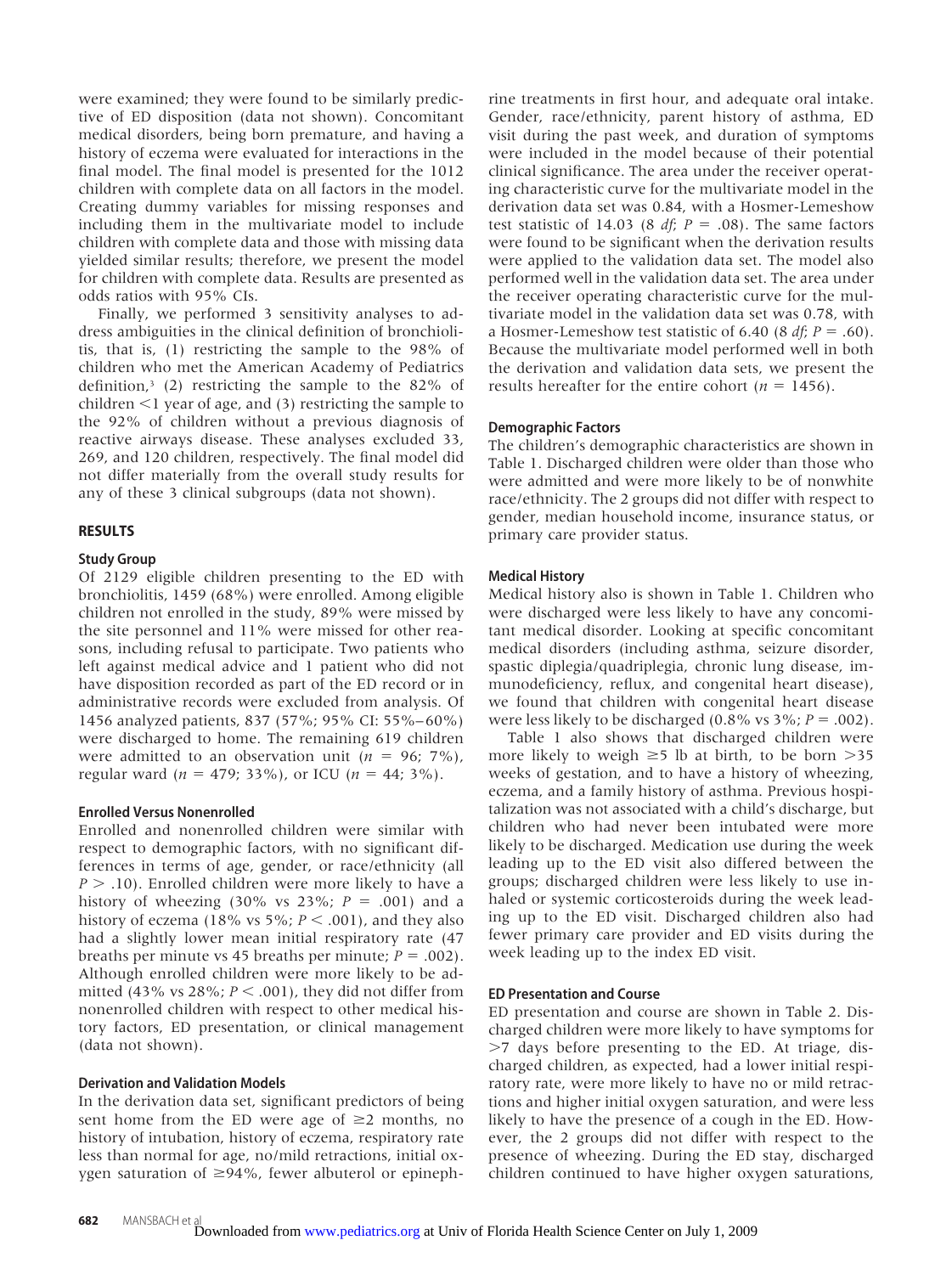|                                                       | Admitted ( $n = 619$ )   | Sent Home ( $n = 837$ ) | P       |
|-------------------------------------------------------|--------------------------|-------------------------|---------|
| Demographic characteristics                           |                          |                         |         |
| Age, median (IQR), mo                                 | $4.3(1.9 - 8.5)$         | $6.9(4.2 - 11.3)$       | < 0.001 |
| Age of $<$ 2 mo, %                                    | 27                       | 6                       | < 0.001 |
| Age of mother, mean $\pm$ SD, y                       | $28 \pm 6$               | $27 \pm 6$              | .65     |
| Male, %                                               | 59                       | 58                      | .81     |
| Nonwhite race/ethnicity, %                            | 59                       | 68                      | < 0.001 |
| Estimated median household income, median (IQR), US\$ | 45 414 (33 339 - 58 001) | 43 193 (30 281-56 685)  | .20     |
| Insurance, %                                          |                          |                         | .11     |
| Private HMO/commercial                                | 32                       | 30                      |         |
| Medicaid                                              | 59                       | 63                      |         |
| Other public                                          | 5                        | 3                       |         |
| None                                                  | $\overline{4}$           | $\overline{4}$          |         |
| Has PCP, %                                            | 96                       | 97                      | .13     |
| Medical history                                       |                          |                         |         |
| Concomitant medical disorder, %                       | 21                       | 16                      | .02     |
| Weight when born, %                                   |                          |                         | .02     |
| $<$ 3 $ b $                                           | $\overline{4}$           | $\overline{2}$          |         |
| $3-5$ lb                                              | 8                        | 5                       |         |
| $\geq$ 5 lb                                           | 89                       | 92                      |         |
| Premature, % <sup>a</sup>                             | 12                       | 8                       | .006    |
| Breastfed, %                                          | 55                       | 53                      | .36     |
| History of wheezing, %                                | 27                       | 33                      | .008    |
| History of eczema, %                                  | 13                       | 22                      | < 0.001 |
| Attends day care, %                                   | 19                       | 29                      | < .001  |
| Has siblings in home, %                               | 97                       | 97                      | .78     |
| Family history of asthma, %                           |                          |                         | .03     |
| Mother only                                           | 15                       | 18                      |         |
| Father only                                           | 14                       | 12                      |         |
| Both parents                                          | 3                        | 5                       |         |
| Neither parent                                        | 69                       | 65                      |         |
| Maternal smoking during pregnancy, %                  | 18                       | 18                      | .69     |
| Secondhand smoke exposure, %                          | 15                       | 16                      | .75     |
| Ever hospitalized, %                                  | 23                       | 20                      | .12     |
| Ever intubated, %                                     | 10                       | 5                       | < 0.001 |
| Inhaled $\beta$ -receptor agonist use in past week, % | 36                       | 32                      | .08     |
| Antibiotic use in past week, %                        | 18                       | 15                      | .20     |
| Medication use during past week, %                    |                          |                         |         |
| Inhaled/nebulized corticosteroid                      | 10                       | 6                       | .006    |
| Systemic corticosteroid                               | 11                       | 6                       | .001    |
| Health care utilization during past week              |                          |                         |         |
| No. of PCP visits, median (IQR)                       | $1(0-1)$                 | $0(0-1)$                | < 0.001 |
| No. of ED visits, median (IQR)                        | $0(0-1)$                 | $0(0-0)$                | < 0.001 |

# TABLE 1 **Demographic Characteristics and Medical History of Children Presenting to the ED With Bronchiolitis, According to Disposition**

IQR indicates interquartile range; HMO, health maintenance organization; PCP, primary care provider.

a Premature was defined as gestation of <35 weeks.

received fewer antibiotics and laboratory tests, and were more likely to have adequate oral intake. Among children who underwent viral testing, discharged children were less likely to test positive for RSV. Among children who received chest radiographs, discharged children were less likely to have abnormal radiographic findings.

# **Outcomes of Children Discharged to Home**

Among the 837 children who were sent home, 722 (86%) presented for follow-up evaluation within 2 weeks. Among these 722 children, 49 (7%) had worsening bronchiolitis that led to hospital admission. Twenty-seven (55%) of these hospitalizations took place within 24 hours of ED discharge. One child (4%) had apnea, no child was admitted to the ICU, and no child was intubated.

# **Multivariate Predictors of Discharge**

The final multivariate model for children discharged to home is shown in Table 3. The area under the receiver operating characteristic curve for the final model was 0.81, with a Hosmer-Lemeshow test statistic of 3.93 (8 *df*;  $P = .86$ ). In the final model, potential interactions were evaluated for concomitant medical disorders, premature birth, and history of eczema, and no statistically significant interactions were observed (all  $P > .20$ ). Because of the potential differences in children across age groups, the final model was stratified with 4 age groups, that is, 0 to 1.9 months, 2 to 5.9 months, 6 to 11.9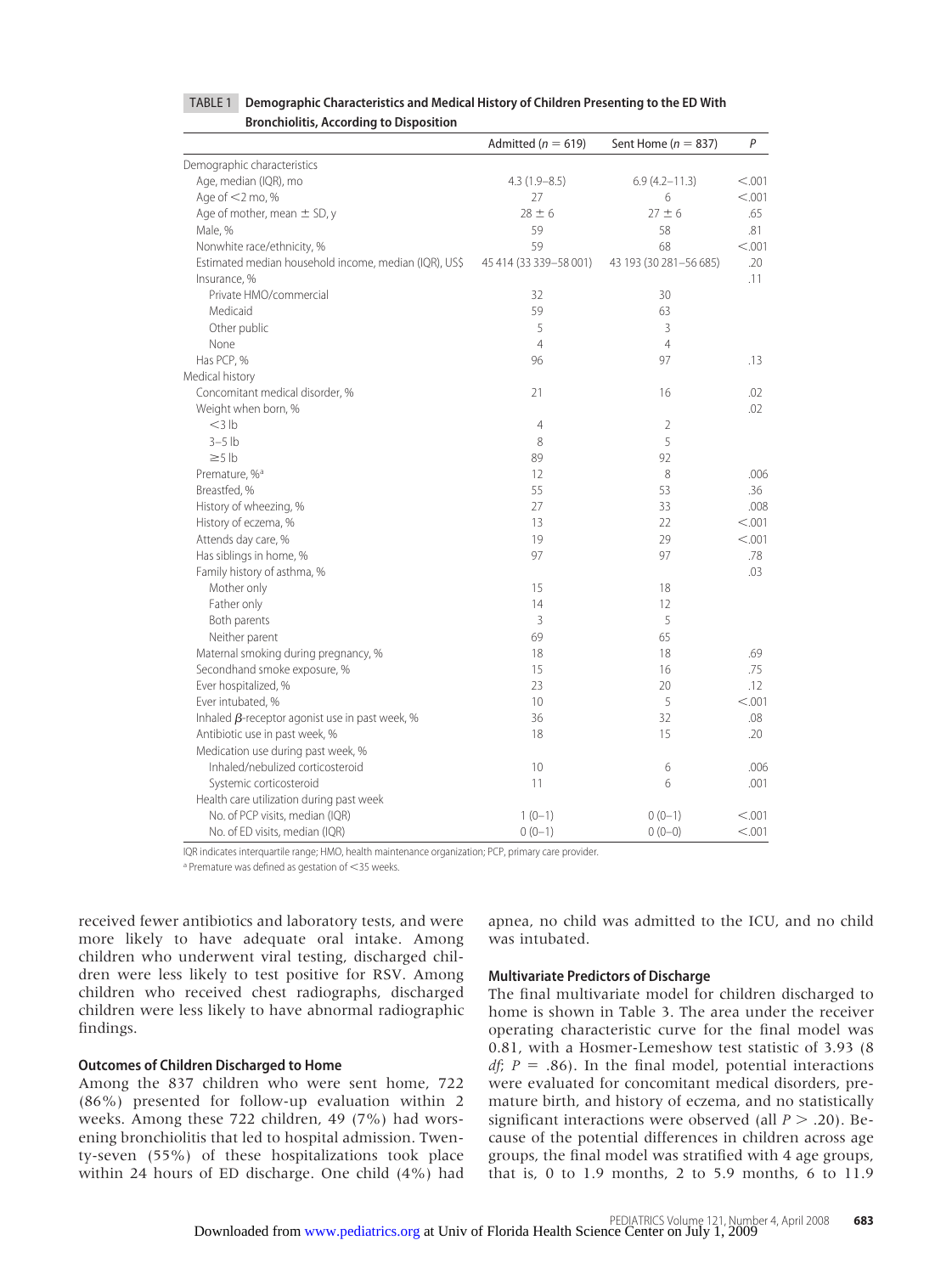# TABLE 2 **ED Presentation and Clinical Course Among Children With Bronchiolitis, According**

**to Disposition**

|                                                                                       | Admitted<br>$(n = 619)$ | Sent Home<br>$(n = 837)$ | P       |
|---------------------------------------------------------------------------------------|-------------------------|--------------------------|---------|
| Duration of symptoms of $\geq$ 7 d, %                                                 | 16                      | 23                       | .001    |
| Respiratory rate, mean $\pm$ SD, breaths per min                                      | $51 \pm 15$             | $44 \pm 14$              | < .001  |
| Respiratory rate less than normal for age, % <sup>a</sup>                             | 28                      | 46                       | < .001  |
| Retractions, %                                                                        |                         |                          | < 0.001 |
| None/mild                                                                             | 68                      | 90                       |         |
| Moderate/severe                                                                       | 32                      | 10                       |         |
| Oxygen saturation in room air, mean $\pm$ SD, %                                       | $95 \pm 4$              | $97 \pm 2$               | < 0.001 |
| Lowest room air oxygen saturation, mean $\pm$ SD, %                                   | $93 \pm 6$              | $97 \pm 2$               | < 0.001 |
| Presence of cough, %                                                                  | 87                      | 82                       | .006    |
| Presence of wheeze, %                                                                 | 76                      | 74                       | .31     |
| Given inhaled $\beta$ -receptor agonist treatment, %                                  | 88                      | 92                       | .01     |
| No. of inhaled $\beta$ -receptor agonist treatments in first hour, median (IQR)       | $1(0-1)$                | $1(0-1)$                 | .001    |
| No. of inhaled $\beta$ -receptor agonist treatments over entire ED stay, median (IQR) | $1(1-2)$                | $1(1-2)$                 | .02     |
| Given epinephrine treatment, %                                                        | 39                      | 17                       | < .001  |
| No. of epinephrine treatments in first hour, median (IQR)                             | $0(0-0)$                | $0(0-0)$                 | < 0.001 |
| No. of epinephrine treatments over entire ED stay, median (IQR)                       | $0(0-1)$                | $0(0-0)$                 | < .001  |
| Given corticosteroids, %                                                              | 15                      | 16                       | .65     |
| Given antibiotics, %                                                                  | 17                      | 10                       | < .001  |
| Any laboratory tests, %                                                               | 92                      | 66                       | < .001  |
| Oral intake, %                                                                        |                         |                          | < .001  |
| Adequate oral intake                                                                  | 60                      | 84                       |         |
| Inadequate oral intake                                                                | 32                      | 8                        |         |
| Unknown                                                                               | 8                       | 7                        |         |
| Viral test results, % <sup>b</sup>                                                    |                         |                          |         |
| RSV positive                                                                          | 42                      | 18                       | < 0.001 |
| Influenza A positive                                                                  | $\overline{2}$          | 1                        | .07     |
| Influenza B positive                                                                  | 0.3                     | 0.2                      | .77     |
| Adenovirus positive                                                                   | 0.3                     | 0.1                      | .40     |
| Abnormal chest radiographic findings, % <sup>c</sup>                                  | 70                      | 59                       | .001    |
| ED length of stay, median (IQR), min                                                  | 240 (155-355)           | 165 (119-239)            | < 0.001 |

IQR indicates interquartile range.

a Normal values for age groups were as follows: 0 to 1.9 months of age, 45 breaths per minute; 2 to 5.9 months of age, 43 breaths per minute; 6 to 11.9 months of age, 40 breaths per minute; 12 to 23.9 months of age, 40 breaths per minute.

 $b$  Among children who underwent viral testing ( $n = 721$ ).

 $c$  Abnormal radiographic findings included atelectasis, infiltrate, hyperinflated, or other findings ( $n = 975$  children with chest radiographs).

months, and 12 to 23.9 months. Stratified results are shown in Table 4. One variable, adequate oral intake, was a significant predictor of safe discharge across all ages.

# **Performance of Multivariate Model**

We used a cutoff value of .50 for the predicted probability from the multivariate model to predict discharge to home from the ED. Among the 1012 children with data on all factors included in the multivariate model, there were 163 (17%) children who were misclassified with the multivariate model (ie, the child was predicted as being discharged from the hospital when the child was actually admitted to the hospital). Among those 163 children, 33 (20%) were admitted to an observation unit and 130 (80%) were admitted to a regular medical ward. None of the misclassified children was admitted to the ICU. The median hospital length of stay among those children was 2 days (interquartile range: 1–3 days), which is shorter than the length of stay of children who were admitted and were classified appropriately by the model (2 vs 3 days;  $P < .001$ ).

When criteria from the low-risk model were applied individually to those 163 patients, as a clinician would in the ED setting, there were only 3 remaining patients (0.3%) who were truly missed (ie, predicted to be at low risk but hospitalized directly from the ED). All 3 patients were admitted to a regular ward, and each was hospitalized for 2 days. Twenty-one patients (2%) were predicted to be low risk and were discharged to home but then were hospitalized within 24 hours after ED discharge. None of those 21 patients had apnea, ICU admission, or intubation during the follow-up period.

Finally, 99 children who did not meet the factors in the low-risk guideline criteria were discharged to home. Of those 99 children, 8 (8%; 95% CI: 4%–15%) were admitted to the hospital within 24 hours after ED discharge. None of those children proceeded to have apnea, to be admitted to the ICU, or to be intubated (0%; 95% CI:  $0\% - 4\%$ ).

# **DISCUSSION**

In providing care to a child with bronchiolitis, one of the main objectives is to decide the level of support the child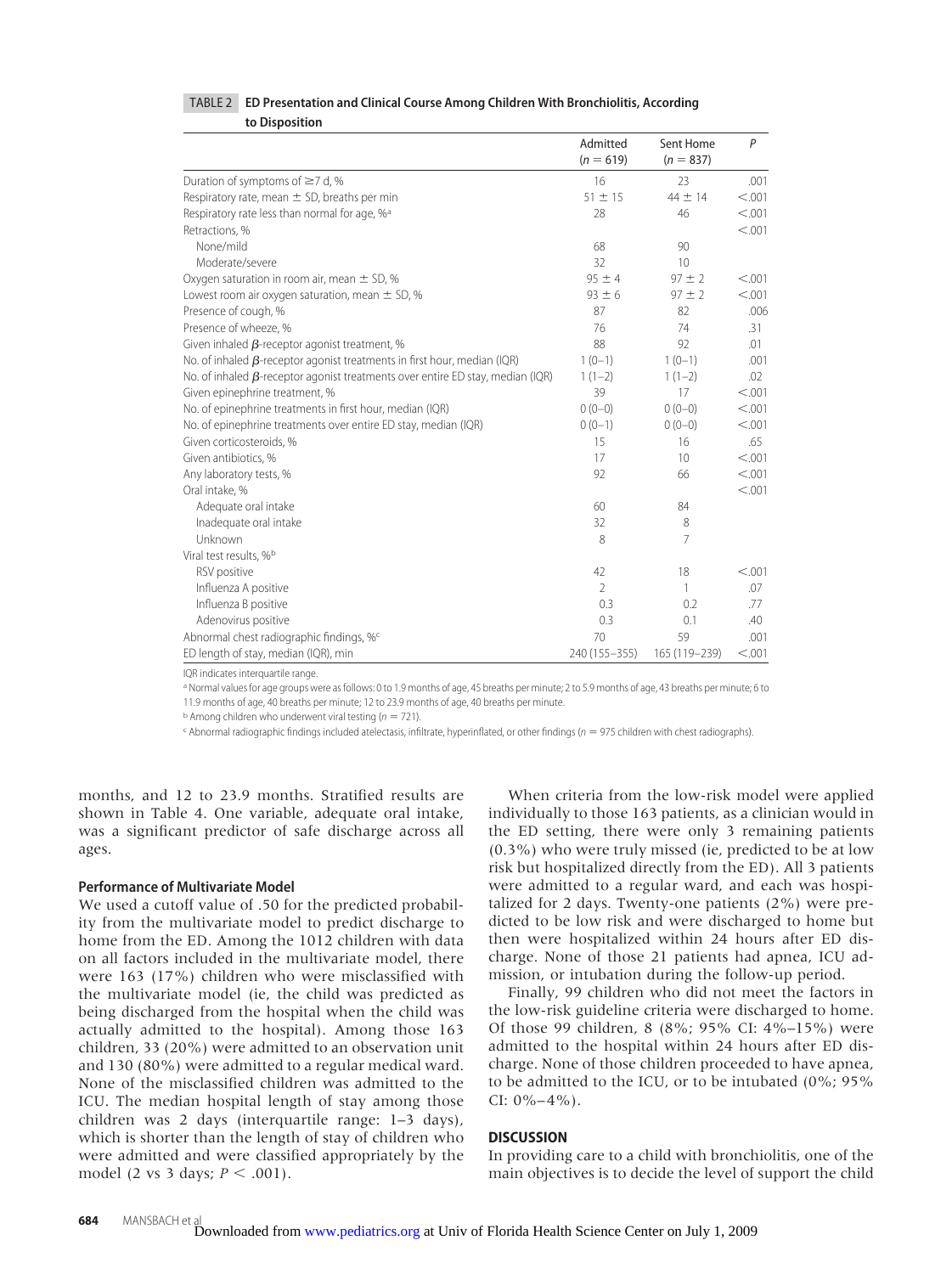| <b>TABLE 3</b> Predictors of Being Discharged to Home Among Children |
|----------------------------------------------------------------------|
| <b>Treated in the ED for Bronchiolitis</b>                           |

|                                                                                                               | <b>Odds Ratio</b><br>(95% CI) | $\mathsf{P}$ |
|---------------------------------------------------------------------------------------------------------------|-------------------------------|--------------|
| Age of $\geq$ 2 mo                                                                                            | $5.19(3.13 - 8.60)$           | < .001       |
| Female                                                                                                        | $0.96(0.71 - 1.29)$           | .78          |
| Nonwhite race/ethnicity                                                                                       | $1.13(0.82 - 1.54)$           | .45          |
| $\geq$ 1 parent with asthma                                                                                   | $0.97(0.71 - 1.34)$           | .87          |
| No history of intubation                                                                                      | 2.25 (1.25-4.08)              | .007         |
| Fczema                                                                                                        | $1.87(1.27 - 2.77)$           | .002         |
| No ED visit during past week                                                                                  | $1.21(0.84 - 1.75)$           | .31          |
| Duration of symptoms of $>7$ d                                                                                | $1.14(0.78 - 1.67)$           | .50          |
| Respiratory rate less than normal for age <sup>a</sup>                                                        | $2.02(1.46 - 2.80)$           | < 0.001      |
| Mild retractions                                                                                              | 2.78 (1.91-4.06)              | < 0.001      |
| Initial room air oxygen saturation of $\geq$ 94%                                                              | $2.28(1.56 - 3.34)$           | < 0.001      |
| Lower no. of $\beta$ -receptor agonist                                                                        | $1.60(1.30 - 1.98)$           | < .001       |
| treatments during first hour                                                                                  |                               |              |
| Lower no. of epinephrine treatments                                                                           | 1.92 (1.30-2.84)              | .001         |
| during first hour                                                                                             |                               |              |
| Oral intake                                                                                                   |                               |              |
| Adequate                                                                                                      | $6.02(3.87 - 9.35)$           | < 0.001      |
| Inadequate                                                                                                    | 1.00 (reference)              |              |
| Unknown                                                                                                       | 3.80 (1.89-7.63)              | < 0.01       |
| A contract of the contract of the contract of the contract of the contract of the contract of the contract of |                               |              |

Area under the receiver operating characteristic curve: 0.81; Hosmer-Lemeshow test statistic  $(8 df)$ : 3.93  $(P = .86)$ .

<sup>a</sup> Normal values for age groups were as follows: 0 to 1.9 months of age, 45 breaths per minute; 2 to 5.9 months of age, 43 breaths per minute; 6 to 11.9 months of age, 40 breaths per minute; 12 to 23.9 months of age, 40 breaths per minute.

will need, which ranges from care at home to intensive care. Because no clinician wants to discharge a child to home who might have an unanticipated clinical deterioration, many children are admitted to the hospital for observation. Using prospective multicenter data, we have identified several historical and clinical factors that are associated with a child's safe discharge to home. When all of these factors are combined, the resulting model reliably predicts a child's safe discharge to home from the ED. Although this low-risk model requires additional study, and future studies of predictors of unnecessary hospitalizations are needed, we think that this model will assist clinicians in evaluating children with bronchiolitis and may help reduce some unnecessary hospitalizations. Safely reducing unnecessary hospitalizations would not only reduce health care costs but children discharged to home would avoid the risks of medical errors, being exposed to other infectious diseases in the hospital, and exposing other children and staff members in the hospital to respiratory pathogens.

Previous studies have identified demographic, environmental, and medical history variables associated with severe bronchiolitis. One of these variables is age, specifically the relationship between age and apnea.23 Previous data indicated that younger infants are at a highrisk of having bronchiolitis-associated apnea,<sup>23,24</sup> and our multicenter data support an age of  $\geq 2$  months as a protective factor for safe discharge to home. Regardless of age, male patients with bronchiolitis have been found to have a greater likelihood of being hospitalized than female patients,1,25 and male patients have been found to be more likely to die as a result of bronchiolitis.7 Other potentially important variables that increase severity of illness include household crowding,26–28 child care attendance,<sup>29</sup> passive smoke exposure,<sup>30</sup> low socioeconomic status,<sup>29,31</sup> and days of illness.<sup>14</sup> We evaluated all of these demographic, environmental, and medical history factors and, although some were associated significantly with discharge in univariate analyses, only age of  $\geq 2$ 

TABLE 4 **Predictors of Being Discharged to Home Among Children Treated in the ED for Bronchiolitis, According to Age Group**

|                                                                        | Odds Ratio (95% CI)         |                             |                              |                               |
|------------------------------------------------------------------------|-----------------------------|-----------------------------|------------------------------|-------------------------------|
|                                                                        | Age 0-1.9 mo<br>$(n = 226)$ | Age 2-5.9 mo<br>$(n = 518)$ | Age 6-11.9 mo<br>$(n = 446)$ | Age 12-23.9 mo<br>$(n = 269)$ |
| Female                                                                 | $1.1(0.3-3.7)$              | $0.8(0.5-1.4)$              | $1.3(0.7 - 2.2)$             | $0.7(0.3-1.4)$                |
| Nonwhite race/ethnicity                                                | $0.6(0.2 - 2.0)$            | $1.2(0.7-2.0)$              | $1.6(0.9 - 2.9)$             | $1.1(0.5-2.5)$                |
| $\geq$ 1 parent with asthma                                            | $0.5(0.1-1.8)$              | $1.1(0.7-1.8)$              | $0.9(0.5-1.7)$               | $0.9(0.4 - 2.0)$              |
| No history of intubation                                               | $1.2(0.03-47)$              | $1.4(0.3-6.2)$              | $6.3(2.3-17)$                | $1.8(0.5 - 6.0)$              |
| Eczema                                                                 | $18.0(1.3 - 257.4)$         | $1.3(0.7-2.6)$              | $1.9(0.9 - 3.7)$             | $2.3(0.9-5.8)$                |
| No ED visit during past week                                           | $1.0(0.2-4.1)$              | $1.6(0.9 - 3.0)$            | $0.9(0.5-1.8)$               | $1.4(0.5-3.9)$                |
| Duration of symptoms of >7 d                                           | $5.3(0.8 - 37.7)$           | $1.1(0.6-1.9)$              | $1.7(0.8 - 3.4)$             | $0.3(0.1-1.0)$                |
| Respiratory rate less than normal for age <sup>a</sup>                 | $7.3(1.9 - 28.0)$           | $1.5(0.9 - 2.5)$            | $2.9(1.5-5.9)$               | $2.4(0.9 - 6.0)$              |
| Mild retractions                                                       | $1.1(0.2 - 5.0)$            | $2.1(1.1-4.0)$              | $3.4(1.7-6.7)$               | $5.5(2.2 - 14)$               |
| Initial room air oxygen saturation of $\geq$ 94%                       | $4.4(0.6-29)$               | $1.4(0.7 - 3.0)$            | $4.4(2.2 - 8.7)$             | $2.9(1.3-6.8)$                |
| Lower no. of $\beta$ -receptor agonist<br>treatments during first hour | $3.0(1.0 - 9.4)$            | $1.8(1.3 - 2.6)$            | $1.4(1.0-2.1)$               | $1.4(0.8-2.4)$                |
| Lower no. of epinephrine treatments<br>during first hour               | $12.1(1.5-96.4)$            | $1.7(0.9 - 3.2)$            | $1.4(0.7 - 3.0)$             | $2.2(0.8-6.3)$                |
| Oral intake                                                            |                             |                             |                              |                               |
| Adequate                                                               | $14(2.1 - 88.8)$            | $5.1(2.6 - 10.2)$           | $4.3(2.0-9.4)$               | $11.1(3.1-41)$                |
| Inadequate                                                             | 1.0 (reference)             | 1.0 (reference)             | 1.0 (reference)              | 1.0 (reference)               |
| Unknown                                                                | $7.8(0.4 - 170.0)$          | $1.2(0.4 - 3.7)$            | $8.4(1.9 - 37.8)$            | 14.4 (2.8-121.5)              |

a Normal values for age groups were as follows: 0 to 1.9 months of age, 45 breaths per minute; 2 to 5.9 months of age, 43 breaths per minute; 6 to 11.9 months of age, 40 breaths per minute; 12 to 23.9 months of age, 40 breaths per minute.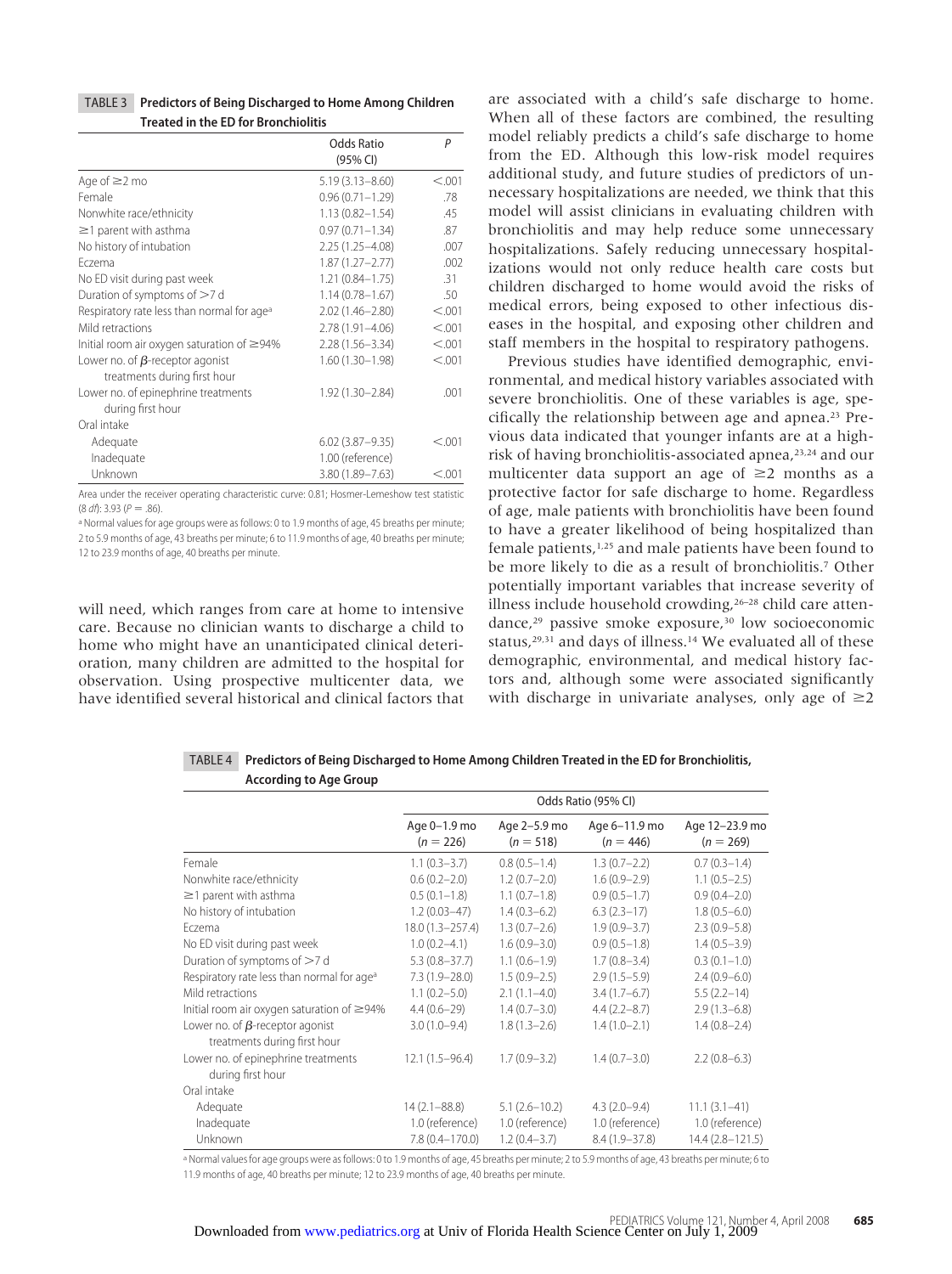months independently predicted safe discharge in the multivariate model.

Previous data also identified children with comorbid medical conditions, including chronic lung disease, hemodynamically significant congenital heart disease, and immunocompromised status, as being at high risk for severe bronchiolitis.1,4,32–34 In the final model, none of these factors independently predicted safe discharge to home from the ED, but it is important to note that, despite our large numbers, we had small numbers of children with immunodeficiency and congenital heart disease.

In the overall model, the historical/physical examination factors that predicted safe discharge included no history of intubation and the child having eczema. Although premature and low birth weight infants have been identified as risk factors for more severe bronchiolitis,6,35 these 2 factors were not retained in the low-risk multivariate model. A child's intubation status may be a more clinically oriented proxy for premature birth, low birth weight, and/or chronic lung disease.

We were surprised by the apparent "protective" effect of a child having eczema, especially for age of  $\leq 2$ months. Considering that the numbers are smaller when the results are stratified according to age and there is a risk of inaccurate parental report, our eczema results must be interpreted with caution. However, this finding is not new. For example, Law et al, $26$  in a multicenter study of predictors of hospitalization attributable to RSV for children born between 33 and 35 weeks of gestation, found in their multivariate analyses that having a family history of eczema protected children against hospitalization. In addition, Bradley et al<sup>36</sup> found that less-severe RSV infections were associated with maternal atopy. The explanation for these results is unclear, but several studies have now demonstrated the same finding, that is, having eczema or a family history of eczema may protect against severe bronchiolitis. This finding merits further investigation.

The more-objective clinical parameters predicting safe discharge were respiratory rate, degree of retractions, and oxygen saturation. We are not aware of previous studies establishing age-specific, low-risk respiratory rates for children with bronchiolitis in the ED. Indeed, normal respiratory rates for this age group are not well established,<sup>21</sup> although there are data for children when asleep.20,37 One caveat of the identified cutpoints for respiratory rate is that a child may have a low respiratory rate and, instead of being well, actually be tiring and in extremis. Other clinical parameters (eg, oxygen saturation, retractions, and air entry) may identify such a child.

Although the clinical value of pulse oximetry has been established, particularly as an adjunct to respiratory rate data,<sup>38</sup> there are no specific predictive data regarding a safe level of oxygen saturation. A case vignette study demonstrated that pediatric ED attending physicians would admit many more 6-month-old infants with bronchiolitis with an oxygen saturation of 92%, compared with 94%.11 The clinical significance of this 2% oximetry difference is not clear, but our model identifies 94% oxygen saturation as a cutoff point for a safe level of oxygen saturation and supports the clinical intuition of those ED attending physicians.

In addition to the previously discussed factors that can be determined at triage, the model contained 3 factors that required clinical judgment, that is, oral intake and the administration of nebulized albuterol or epinephrine in the first hour. If a patient does not have sufficient oral intake, then hospitalization is the correct disposition; when the model was stratified according to age, this factor was maintained across all ages. More complicated than interpretation of oral intake is interpretation of the clinical relevance of administering nebulized albuterol or epinephrine. There are some data suggesting that using these medications may reduce the length of the ED stay<sup>39</sup> and possibly reduce hospitalizations from the ED.40 Although our data are not meant to investigate the effectiveness of nebulized albuterol or epinephrine, it is likely that clinicians used more nebulized treatments in the first hour for sicker children, with the hope of some benefit. The corollary is that children who receive fewer nebulized treatments during the first hour of the ED stay may be less ill and more likely to be discharged to home.

Our study has several potential limitations. The study participants were children presenting to urban EDs for bronchiolitis. Consequently, the results are not necessarily generalizable to other outpatient clinical settings, such as primary care offices. Similarly, the oxygen saturation results may not be generalizable to EDs at high altitudes.41 The population in this cohort was admitted more frequently (43%; 95% CI: 40%– 45%) than in a previous, observational, multicenter, ED study in Canada  $(31\%)$ <sup>42</sup> and in a national US data set  $(19\%)$ .<sup>43</sup> When we included both enrolled and nonenrolled children, the overall admission rate remained high at 38% (95% CI: 36%– 40%). We did not investigate the risk attitudes of physicians about hospitalization, but in one study this factor was not associated with hospitalization rates.<sup>44</sup> The values for respiratory rate, oxygen saturation, and degree of retractions used in the model were the initial values collected in the ED. These initial values were used in an effort to identify predictors and to create a model that could be applied at triage. Over the course of the ED stay, patients would have had variations in all of these values, of unclear relevance. However, when oxygen saturation was evaluated in the multivariate model, lowest oxygen saturation and triage oxygen saturation were both assessed and found to be similarly predictive of ED disposition (data not shown). The present study does not include information about the infectious etiology cause because the infectious pathogen is not currently considered valuable for diagnosis or acute management.3 Nevertheless, there is a growing literature base indicating that bronchiolitis attributable to certain viruses (specifically rhinovirus) may affect long-term outcomes, 45-48 an important question that goes beyond the scope of our model predicting safe discharge to home.

Two final issues with any clinical model are the clarity of the outcome (admission) and the generalizability of the model. Although ED disposition can be subjective,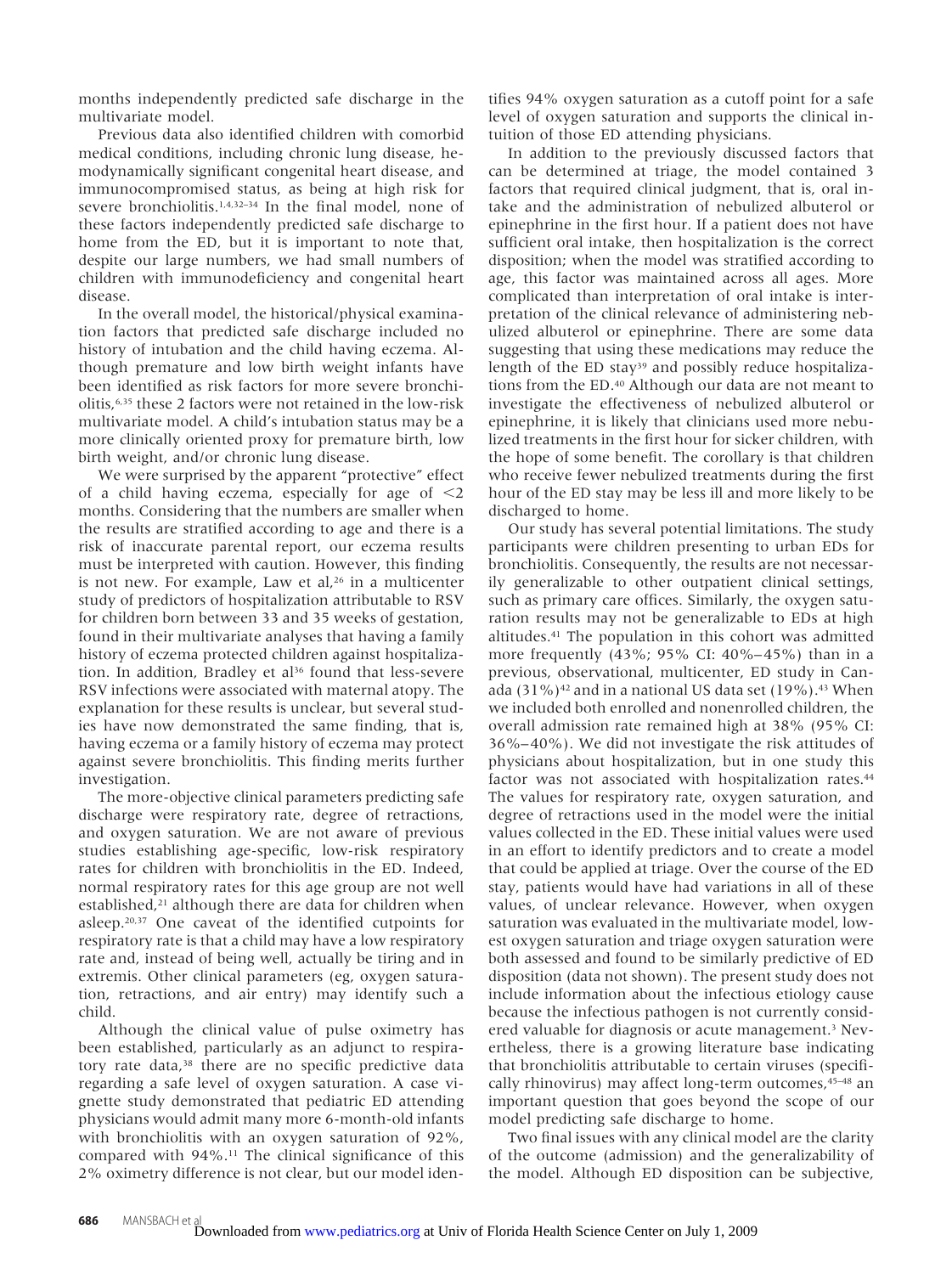we identified several predictive characteristics (eg, agespecific respiratory rates and safe room air oxygen saturation) from  $>$ 1000 children from 30 hospitals, and we created a multivariate model predicting ED disposition with good test characteristics. Although the overall lowrisk model was derived from a randomly selected half of the prospective multicenter data and validated with the other half, this model would benefit from additional validation and impact analyses.49

# **CONCLUSIONS**

On the basis of these prospective multicenter data of children presenting to the ED with bronchiolitis, we have identified several protective factors and developed a comprehensive model that predicts which children are safe for discharge to home. Although additional testing of this model is required, using these data to assist in clinical decision-making may help safely reduce some unnecessary bronchiolitis hospitalizations and ultimately may reduce nosocomial infections and costs. Future work should delineate predictors of unnecessary hospitalizations and also validate the individual factors, the low-risk model, and the potential beneficial effects of its use on patient care, health care costs, and family satisfaction.

# **ACKNOWLEDGMENTS**

This study was supported by the Thrasher Research Fund (Salt Lake City, UT).

The Emergency Medicine Network Steering Committee included Michelle P. Blanda, MD; Edwin D. Boudreaux, PhD; Carlos A. Camargo, Jr., MD (chair); Theodore J. Gaeta, DO, MPH; Susan Key, RN, MS, CEN; Jonathan Mansbach, MD; Steven Polevoi, MD; Michael S. Radeos, MD, MPH; and Benjamin C. Sun, MD, MPP. The Emergency Medicine Network Coordinating Center included Christina Ahn; Carlos A. Camargo, Jr., MD (director); Kate E. Delaney; Lisa A. Dubois; Adit Ginde, MD; Andrea J. Pelletier, MS, MPH; Ashley F. Sullivan, MS, MPH; and Chu-Lin Tsai, MD, MPH (all at Massachusetts General Hospital, Boston, MA). Participating investigators and sites  $(N = 30)$  were as follows: C. Baker (Children's Hospital Oakland, Oakland, CA); B. Barcega (Loma Linda Medical Center, Loma Linda, CA); N. Christopher (Children's Hospital Medical Center-Akron, Akron, OH); J. Colvin (Stormont-Vail Regional Medical Center, Topeka, KS); R. Cydulka (MetroHealth Medical Center, Cleveland, OH); D. Damore (New York Presbyterian Hospital-Weill Cornell Medical Center, New York, NY); C. Delgado (Egleston Children's Hospital, Atlanta, GA); R. Flood (Temple University Children's Medical Center, Philadelphia, PA); D. Fox (St Barnabas Hospital, Bronx, NY); T. Gaeta (New York Methodist Hospital, Brooklyn, NY); H. Haddad (Rainbow Babies and Children's Hospital, Cleveland, OH); P. Hain (Vanderbilt Children's Hospital, Nashville, TN); T. Kilkenny (Aultman Hospital, Canton, OH); M. Leber (Brooklyn Hospital Center, Brooklyn, NY); F. LoVecchio (Maricopa Medical Center, Phoenix, AZ); J. Mansbach (Children's Hospital Boston, Boston, MA); A. Marmor (San Francisco General Hospital, San Francisco, CA); K. Nibhanipudi (Metropolitan Hospital Center, New York, NY); R. Pappas/M. Rodkey (Hillcrest Hospital/Cleveland Clinic, Mayfield Heights, OH); J. Pardue (East Tennessee Children's Hospital, Knoxville, TN); R. Place (Inova Fairfax Hospital, Falls Church, VA); R. Ragothaman (Virtua West Jersey Hospital, Voorhees, NJ); M. Rhulen (Toledo Children's Hospital, Toledo, OH); B. Robbins (Anne Arundel Medical Center, Annapolis, MD); H. Smithline (Baystate Medical Center, Springfield, MA); D. Teoh (Children's Medical Center of Dallas, Dallas, TX); T. Thompson (Arkansas Children's Hospital, Little Rock, AR); A. VandenBelt (St Joseph Mercy Hospital, Ypsilanti, MI); V. Wang (Children's Hospital of Los Angeles, Los Angeles, CA); and M. Waseem (Lincoln Medical Center, Bronx, NY).

We thank the Multicenter Airway Research Collaboration-25 investigators for their ongoing dedication to bronchiolitis research. We also thank Dr Christopher Landrigan of the Pediatric Research in Inpatient Settings network for his assistance recruiting Pediatric Research in Inpatient Settings investigators into this Emergency Medicine Network study.

# **REFERENCES**

- 1. Shay DK, Holman RC, Newman RD, Liu LL, Stout JW, Anderson LJ. Bronchiolitis-associated hospitalizations among US children, 1980 –1996. *JAMA.* 1999;282(15):1440 –1446
- 2. Leader S, Kohlhase K. Respiratory syncytial virus-coded pediatric hospitalizations, 1997 to 1999. *Pediatr Infect Dis J.* 2002;  $21(7):629-632$
- 3. American Academy of Pediatrics, Subcommittee on Diagnosis and Management of Bronchiolitis. Diagnosis and management of bronchiolitis. *Pediatrics.* 2006;118(4):1774 –1793
- 4. Wang EE, Law BJ, Stephens D. Pediatric Investigators Collaborative Network on Infections in Canada (PICNIC) prospective study of risk factors and outcomes in patients hospitalized with respiratory syncytial viral lower respiratory tract infection. *J Pediatr.* 1995;126(2):212–219
- 5. Willson DF, Horn SD, Hendley JO, Smout R, Gassaway J. Effect of practice variation on resource utilization in infants hospitalized for viral lower respiratory illness. *Pediatrics.* 2001;108(4): 851– 855
- 6. Holman RC, Shay DK, Curns AT, Lingappa JR, Anderson LJ. Risk factors for bronchiolitis-associated deaths among infants in the United States. *Pediatr Infect Dis J.* 2003;22(6):483– 490
- 7. Shay DK, Holman RC, Roosevelt GE, Clarke MJ, Anderson LJ. Bronchiolitis-associated mortality and estimates of respiratory syncytial virus-associated deaths among US children, 1979 –1997. *J Infect Dis.* 2001;183(1):16 –22
- 8. Wang EE, Law BJ, Boucher FD, Stephens D, et al. Pediatric Investigators Collaborative Network on Infections in Canada (PICNIC) study of admission and management variation in patients hospitalized with respiratory syncytial viral lower respiratory tract infection. *J Pediatr.* 1996;129(3):390 –395
- 9. Christakis DA, Cowan CA, Garrison MM, Molteni R, Marcuse E, Zerr DM. Variation in inpatient diagnostic testing and management of bronchiolitis. *Pediatrics.* 2005;115(4):878 – 884
- 10. Johnson DW, Adair C, Brant R, Holmwood J, Mitchell I. Differences in admission rates of children with bronchiolitis by pediatric and general emergency departments. *Pediatrics.* 2002; 110(4). Available at: www.pediatrics.org/cgi/content/full/110/ 4/e49
- 11. Mallory MD, Shay DK, Garrett J, Bordley WC. Bronchiolitis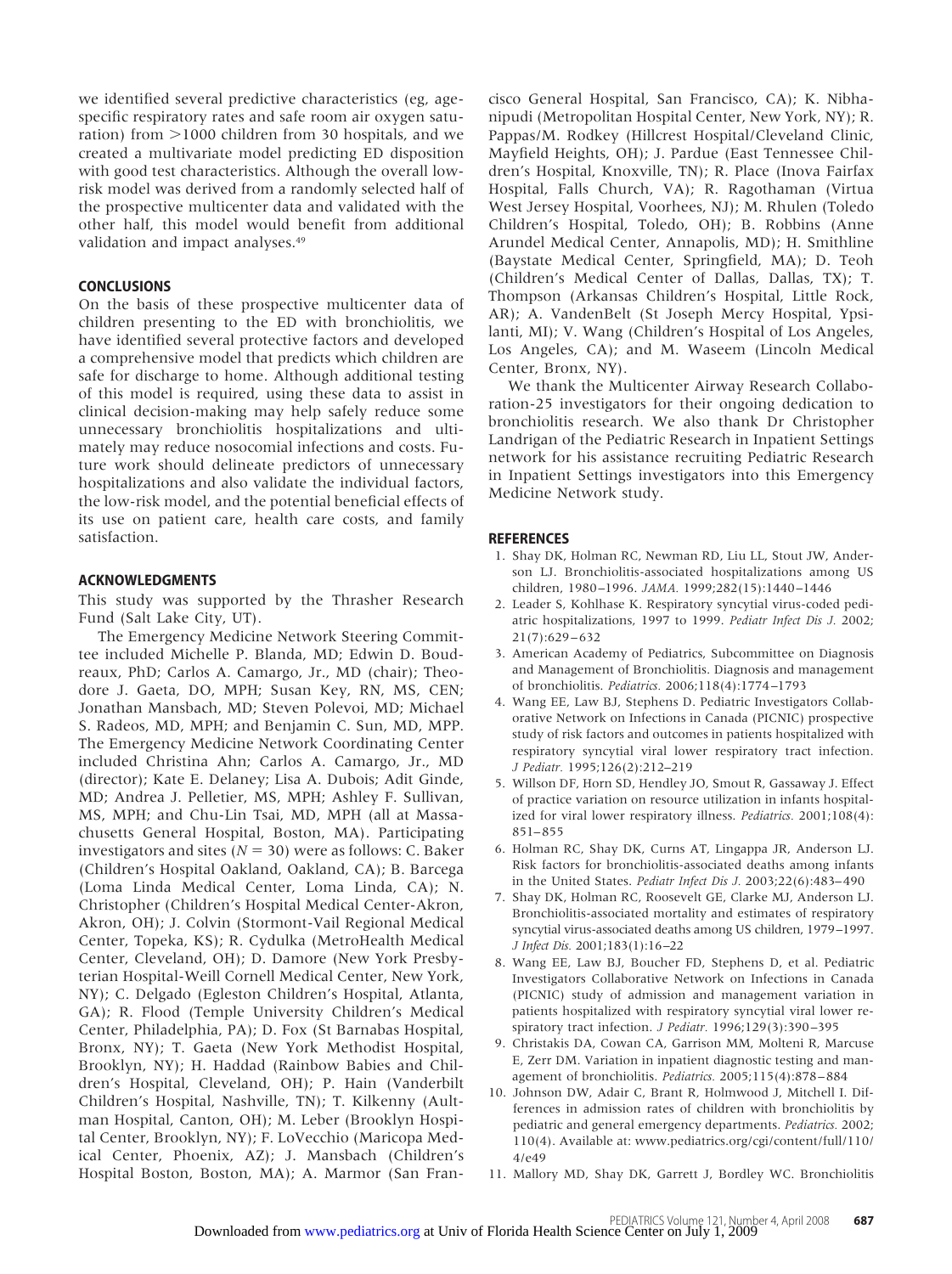management preferences and the influence of pulse oximetry and respiratory rate on the decision to admit. *Pediatrics.* 2003; 111(1). Available at: www.pediatrics.org/cgi/content/full/111/ 1/e45

- 12. McConnochie KM, Hall CB, Walsh EE, Roghmann KJ. Variation in severity of respiratory syncytial virus infections with subtype. *J Pediatr.* 1990;117(1):52-62
- 13. Rietveld E, Vergouwe Y, Steyerberg EW, Huysman MW, de Groot R, Moll HA. Hospitalization for respiratory syncytial virus infection in young children: development of a clinical prediction rule. *Pediatr Infect Dis J.* 2006;25(3):201–207
- 14. Shaw KN, Bell LM, Sherman NH. Outpatient assessment of infants with bronchiolitis. *Am J Dis Child.* 1991;145(2):151–155
- 15. McBride SC, Chiang VW, Goldmann DA, Landrigan CP. Preventable adverse events in infants hospitalized with bronchiolitis. *Pediatrics.* 2005;116(3):603– 608
- 16. Hall CB. Nosocomial respiratory syncytial virus infections: the "Cold War" has not ended. *Clin Infect Dis.* 2000;31(2):590 –596
- 17. Macartney KK, Gorelick MH, Manning ML, Hodinka RL, Bell LM. Nosocomial respiratory syncytial virus infections: the costeffectiveness and cost-benefit of infection control. *Pediatrics.* 2000;106(3):520 –526
- 18. Pelletier AJ, Mansbach JM, Camargo CA Jr. Direct medical costs of bronchiolitis hospitalizations in the United States. *Pediatrics.* 2006;118(6):2418 –2423
- 19. ESRI. *2005 Community Sourcebook of ZIP Code Demographics*. 19th ed. Omaha, NE: ESRI; 2005
- 20. Kelly DH, Riordan L, Smith MJ. Apnea and periodic breathing in healthy full-term infants, 12–18 months of age. *Pediatr Pulmonol.* 1992;13(3):169 –171
- 21. Hooker EA, Danzl DF, Brueggmeyer M, Harper E. Respiratory rates in pediatric emergency patients. *J Emerg Med.* 1992;10(4): 407– 410
- 22. Weiner D. Respiratory distress. In: Fleisher GR, Ludwig S, eds. *Textbook of Pediatric Emergency Medicine*. 4th ed. Philadelphia, PA: Lippincott Williams & Wilkins; 2000:553–564
- 23. Kneyber MC, Brandenburg AH, de Groot R, et al. Risk factors for respiratory syncytial virus associated apnoea. *Eur J Pediatr.* 1998;157(4):331–335
- 24. Willwerth BM, Harper MB, Greenes DS. Identifying hospitalized infants who have bronchiolitis and are at high risk for apnea. *Ann Emerg Med.* 2006;48(4):441– 447
- 25. Tsolia MN, Kafetzis D, Danelatou K, et al. Epidemiology of respiratory syncytial virus bronchiolitis in hospitalized infants in Greece. *Eur J Epidemiol.* 2003;18(1):55– 61
- 26. Law BJ, Langley JM, Allen U, et al. The Pediatric Investigators Collaborative Network on Infections in Canada study of predictors of hospitalization for respiratory syncytial virus infection for infants born at 33 through 35 completed weeks of gestation. *Pediatr Infect Dis J.* 2004;23(9):806 – 814
- 27. Holberg CJ, Wright AL, Martinez FD, Ray CG, Taussig LM, Lebowitz MD. Risk factors for respiratory syncytial virusassociated lower respiratory illnesses in the first year of life. *Am J Epidemiol.* 1991;133(11):1135–1151
- 28. Figueras-Aloy J, Carbonell-Estrany X, Quero J. Case-control study of the risk factors linked to respiratory syncytial virus infection requiring hospitalization in premature infants born at a gestational age of 33–35 weeks in Spain. *Pediatr Infect Dis J.* 2004;23(9):815– 820
- 29. Jansson L, Nilsson P, Olsson M. Socioeconomic environmental factors and hospitalization for acute bronchiolitis during infancy. *Acta Paediatr.* 2002;91(3):335–338
- 30. McConnochie KM, Roghmann KJ. Parental smoking, presence of older siblings, and family history of asthma increase risk of bronchiolitis. *Am J Dis Child.* 1986;140(8):806 – 812
- 31. Glezen WP, Paredes A, Allison JE, Taber LH, Frank AL. Risk of

respiratory syncytial virus infection for infants from lowincome families in relationship to age, gender, ethnic group, and maternal antibody level. *J Pediatr.* 1981;98(5):708 –715

- 32. MacDonald NE, Hall CB, Suffin SC, Alexson C, Harris PJ, Manning JA. Respiratory syncytial viral infection in infants with congenital heart disease. *N Engl J Med.* 1982;307(7):  $397 - 400$
- 33. Meissner HC. Selected populations at increased risk from respiratory syncytial virus infection. *Pediatr Infect Dis J.* 2003;22(2 suppl):S40 –S44
- 34. Navas L, Wang E, de Carvalho V, Robinson J. Improved outcome of respiratory syncytial virus infection in a high-risk hospitalized population of Canadian children: Pediatric Investigators Collaborative Network on Infections in Canada. *J Pediatr.* 1992;121(3):348 –354
- 35. Brooks AM, McBride JT, McConnochie KM, Aviram M, Long C, Hall CB. Predicting deterioration in previously healthy infants hospitalized with respiratory syncytial virus infection. *Pediatrics.* 1999;104(3):463– 467
- 36. Bradley JP, Bacharier LB, Bonfiglio J, et al. Severity of respiratory syncytial virus bronchiolitis is affected by cigarette smoke exposure and atopy. *Pediatrics.* 2005;115(1). Available at: www.pediatrics.org/cgi/content/full/115/1/e7
- 37. Katona PG, Egbert JR. Heart rate and respiratory rate differences between preterm and full-term infants during quiet sleep: possible implications for sudden infant death syndrome. *Pediatrics.* 1978;62(1):91–95
- 38. Mower WR, Sachs C, Nicklin EL, Baraff LJ. Pulse oximetry as a fifth pediatric vital sign. *Pediatrics.* 1997;99(5):681– 686
- 39. Mull CC, Scarfone RJ, Ferri LR, et al. A randomized trial of nebulized epinephrine vs albuterol in the emergency department treatment of bronchiolitis. *Arch Pediatr Adolesc Med.* 2004; 158(2):113–118
- 40. Hartling L, Wiebe N, Russell K, Patel H, Klassen TP. A metaanalysis of randomized controlled trials evaluating the efficacy of epinephrine for the treatment of acute viral bronchiolitis. *Arch Pediatr Adolesc Med.* 2003;157(10):957–964
- 41. Choudhuri JA, Ogden LG, Ruttenber AJ, Thomas DS, Todd JK, Simoes EA. Effect of altitude on hospitalizations for respiratory syncytial virus infection. *Pediatrics.* 2006;117(2):349 –356
- 42. Plint AC, Johnson DW, Wiebe N, et al. Practice variation among pediatric emergency departments in the treatment of bronchiolitis. *Acad Emerg Med.* 2004;11(4):353–360
- 43. Mansbach JM, Emond JA, Camargo CA Jr. Bronchiolitis in US emergency departments 1992 to 2000: epidemiology and practice variation. *Pediatr Emerg Care.* 2005;21(4):242–247
- 44. Baldwin RL, Green JW, Shaw JL, et al. Physician risk attitudes and hospitalization of infants with bronchiolitis. *Acad Emerg Med.* 2005;12(2):142–146
- 45. Lemanske RF Jr, Jackson DJ, Gangnon RE, et al. Rhinovirus illnesses during infancy predict subsequent childhood wheezing. *J Allergy Clin Immunol.* 2005;116(3):571–577
- 46. Malmström K, Pitkaranta A, Carpen O, et al. Human rhinovirus in bronchial epithelium of infants with recurrent respiratory symptoms. *J Allergy Clin Immunol.* 2006;118(3):591–596
- 47. Kusel MM, de Klerk NH, Holt PG, Kebadze T, Johnston SL, Sly PD. Role of respiratory viruses in acute upper and lower respiratory tract illness in the first year of life: a birth cohort study. *Pediatr Infect Dis J.* 2006;25(8):680 – 686
- 48. Roberg KA, Sullivan-Dillie KT, Evans MD, et al. Wheezing severe rhinovirus illnesses during infancy predict childhood asthma at age 6 years. *J Allergy Clin Immunol.* 2007;119(1):S157
- 49. Reilly BM, Evans AT. Translating clinical research into clinical practice: impact of using prediction rules to make decisions. *Ann Intern Med.* 2006;144(3):201–209